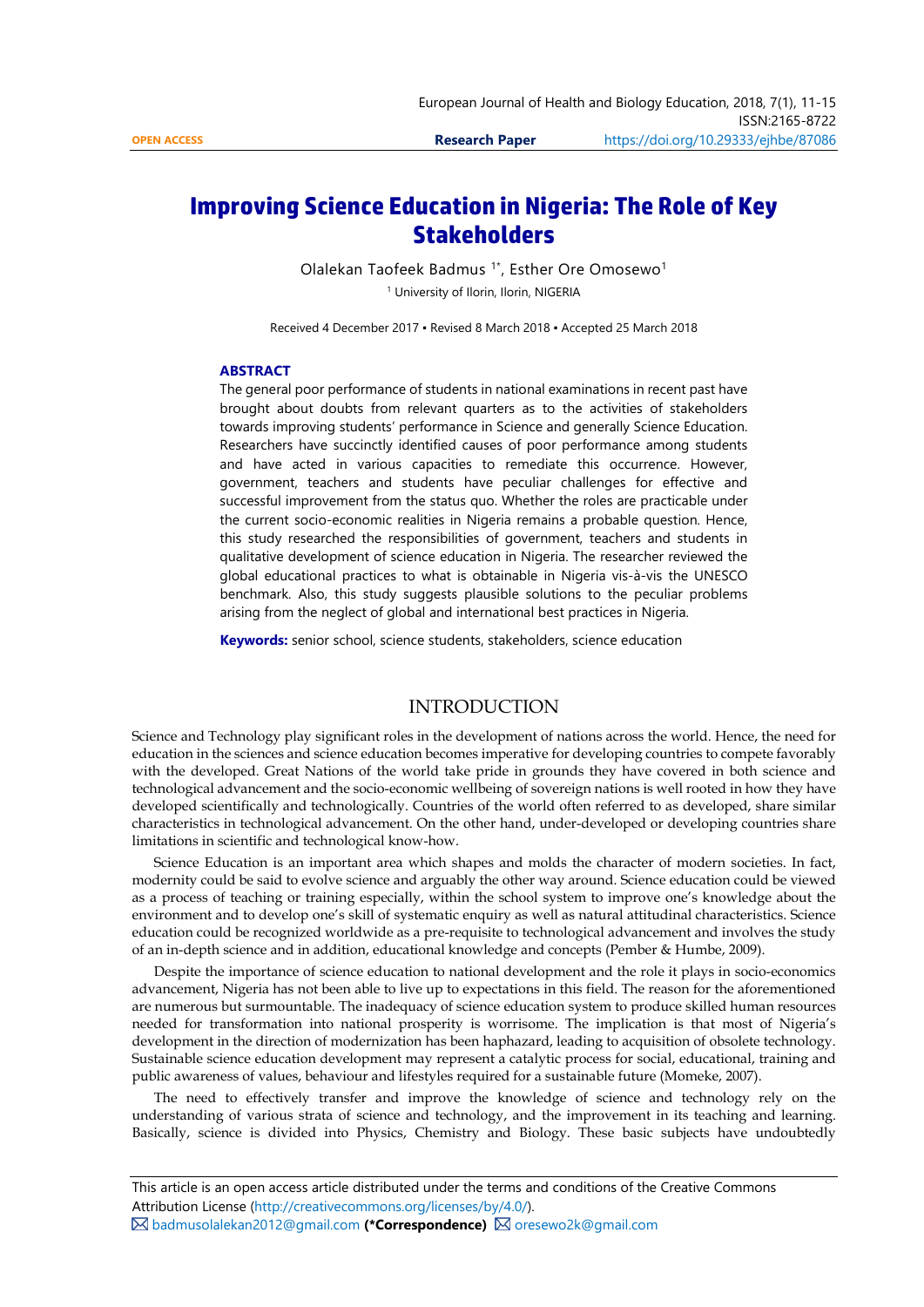| Badmus & Omosewo / The poor performance of Students in External examination |  |  |  |
|-----------------------------------------------------------------------------|--|--|--|
|-----------------------------------------------------------------------------|--|--|--|

|      |                  | <b>Biology</b>                    |           |                  | Chemistry                         |           |                  | <b>Physics</b>                  |           |
|------|------------------|-----------------------------------|-----------|------------------|-----------------------------------|-----------|------------------|---------------------------------|-----------|
| Year | <b>Total sat</b> | <b>Credit passed</b><br>$(A1-C6)$ | %<br>Pass | <b>Total sat</b> | <b>Credit passed</b><br>$(A1-C6)$ | %<br>Pass | <b>Total sat</b> | <b>Credit passed</b><br>(A1-C6) | %<br>Pass |
|      |                  |                                   |           |                  |                                   |           |                  |                                 |           |
| 2007 | 1,238,163        | 413,211                           | 33.37     | 424,747          | 196.063                           | 46.16     | 409,449          | 180.797                         | 44.16     |
| 2008 | 1,259,964        | 427,644                           | 33.94     | 456,980          | 202,762                           | 44.37     | 408,237          | 200,345                         | 49.08     |
| 2009 | 1,259,964        | 453,928                           | 33.87     | 456,980          | 203,365                           | 43.49     | 444,236          | 222,722                         | 50.14     |
| 2010 | 1,300,418        | 427,644                           | 32.88     | 465,643          | 263.059                           | 50.70     | 463,755          | 237,756                         | 51.27     |
| 2011 | 1,505,199        | 579,432                           | 38.50     | 565,692          | 280,250                           | 49.54     | 563,161          | 360.096                         | 63.94     |
| 2012 | 1,646,150        | 587,044                           | 35.66     | 627,302          | 270,570                           | 43.13     | 624,658          | 429,415                         | 68.74     |
| 2013 | 1,648,363        | 852,717                           | 51.73     | 639,296          | 462,517                           | 72.34     | 637.023          | 297,988                         | 46.77     |
| 2014 | 1,365,384        | 766,971                           | 56.17     | 636,268          | 397.649                           | 62.49     | 635,729          | 386,270                         | 60.76     |
| 2015 | 1,390,234        | 798,246                           | 57.42     | 680.357          | 412.323                           | 60.60     | 684,124          | 410,543                         | 60.01     |
| 2016 | 1,200,367        | 740,345                           | 61.68     | 706.873          | 408.122                           | 57.74     | 705,125          | 415,655                         | 58.95     |

| Table 1. Candidates' Enrolment and Performance in WASSCE in Biology, Chemistry and Physics: 2007-2016 |  |  |  |
|-------------------------------------------------------------------------------------------------------|--|--|--|
|                                                                                                       |  |  |  |

Source: Statistics Section of the WAEC Office Yaba, Lagos (2017)

established their importance over time in fostering Science related carriers. Understanding of physics concepts such as "electricity" and "magnetism" led to the establishment of power industry (electrical), radio, television and other means of electronic communication (Omosewo, 2009).

The effort of the governments of Nigeria had led to the establishment of science and technical school boards. These boards aimed at improving and building a foundational base for the development of science and technology among students. The broad goal of education is to prepare an individual for useful living in the society and higher education irrespective of gender, social status, religious or ethnic background. One of the objectives of establishing post basic education that includes senior secondary school and tertiary education is to equip students to live effectively in this modern age of science and technology (FRN, 2013).

The importance of sciences and technology to national development led the effort of both Federal and State governments to the improvement recorded in Nigeria after 'the 1969 Curriculum Conference'. These efforts included but not limited to the establishment of Federal and State Technical Colleges, Federal Colleges of Education (Technical), Federal Universities of Technology, Science and Technology Research Institutes, science and technical school board. The aforementioned aimed at improving and building a foundational base for the development of science and technology in Nigeria (STAN, 2012).

In line with the aforesaid efforts, it is imperative to look inward on student enrollment into external examinations in science subjects and their performances, with a view to compare the present-day hunger and how best to compete globally in terms of science and technological development. West African Senior School Certificate Examinations (WASSCE) for the period of 2007-2016 elicited the need for improvement from relevant stakeholders. Although, improvement had been recorded in terms of enrollment and performance over the slated period, though, unsatisfactory. Nigeria rely solely on both foreign technology and germane maintenance crew for space satellite activities among other areas of needs. Often imported technology and science in the health and security sectors plagued her independence as country like many others in Africa. It may be fair to conclude that our education in the sciences as well as our science education has not yielded the expected goal.

The analysis of West African Senior School Certificate Examination (WASSCE) May/June results of candidates' performance in Biology, Chemistry and Physics from 2007-2016 in Nigeria indicated both poor enrolment and performance. **Table 1** summarizes the enrolment and performance of biology, chemistry and physics students in WASSCE for the past ten years.

There is still the need for improvement in the enrolment and performance of students in Physics, Chemistry and Biology to meet the goals of vision 20-2020 and visions beyond.

# CHALLENGES OF SCIENCE EDUCATION IN NIGERIA

#### **The Role of the Government**

The aim of education to any nation is self-reliance. Self-reliance connote the ability of a nation to provide its essential needs in vital areas of its security and the security of individual members of the population amongst others. In Nigeria, several attempts were made towards national competence in science and technology, but the outcome has been short of the desired. The National Policy on Education (2013) stipulated that "A greater proportion of educational expenditure should be devoted to science and technology". United Nations Educational, Scientific and Cultural Organization (UNESCO) had earlier reiterated to beneficiary nations of its twenty-six percent (26%) national budget benchmark to be devoted to education. The Nigeria Union of Teachers (NUT), as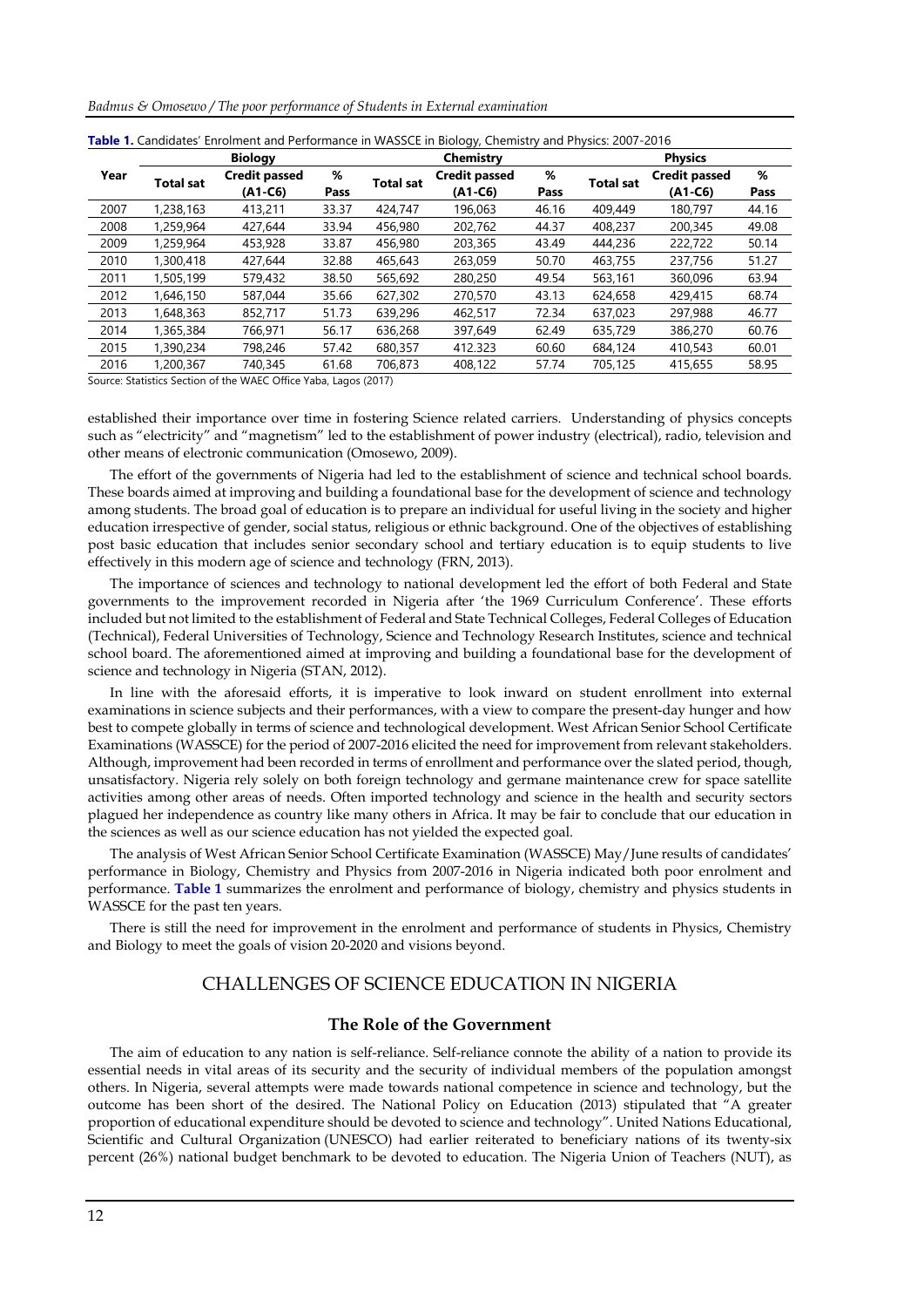| Year | <b>Education Budgetary Allocation</b> | % for Education | <b>National Budget</b> |
|------|---------------------------------------|-----------------|------------------------|
| 2010 | N234.8billion                         | 5.10            | N4.6trillion           |
| 2011 | N306.3billion                         | 6.20            | N4.972trillion         |
| 2012 | N400.15billion                        | 8.43            | N4.749trillion         |
| 2013 | N426.53billion                        | 8.60            | N4.987trillion         |
| 2014 | N493billion                           | 10.70           | N4.69trillion          |
| 2015 | N392.2billion                         | 8.91            | N4.4trillion           |
| 2016 | N369.6billion                         | 6.01            | N6.1trillion           |
| 2017 | N448.01billion                        | 6.00            | N7.3trillion           |
| 2018 | N605.8billion                         | 7.04            | N8.3trillion           |

**Table 2.** Nigeria's budget and percentage committed to education from 2010-2018

Source: budgetoffice.gov.ng & nationalplanning.gov.ng

reported in Vanguard of May, 2nd 2013, also called on the federal government to honor the UNESCO benchmark in the national budget with a view to improve the state of education in the country.

**Table 2** reveals the inadequacy experienced in the national budget as far as Nigeria education is concerned. UNESCO benchmark of twenty-six (26%) has never been matched in the post-colonial (after independence) history of Nigeria. It is also revealed in **Table 2** that half of UNESCO benchmark is yet to be met in Nigeria's modern history. This could only lay credence to why the field of education and science education in particular has not met or surpass it expectations.

The development of any society is adjudged by its science and technological advancement and the level of awareness of the residents (Adegun, 2003). Adequate commitment from government and other relevant stakeholders will not only improve science and technological development, but also positively affect the socioeconomic well-being of citizens. The national education scheme designed for senior secondary school science has its objectives among others, to provide basic literacy in science for functional living in the society and to acquire essential scientific skills and attitudes as a preparation for the technological application of science (FRN, 2013). Thus, for national development in technology, basic concepts and principles of science are indispensable. The teaching of science in secondary schools is intended to produce young scientists who would be able to design the technological devices that would make day-to-day activities easier and living perhaps more comfortably. The implication is that, without proper science education there may not be meaningful technological advancement in Africa and particularly Nigeria. The teaching and learning outcomes of this all-important subjects need serious attention in order to enhance a sustainable technological development in Nigeria (Ajayi, 2008a, 2008b).

Despite efforts by the Nigerian government in the pursuance of development in science and technology, the result has been both unsatisfactory and discouraging (Adedayo, 2015). The development in science and technology is poor and contributes immensely to the state of underdevelopment in Nigeria. Therefore, the need to redress and bring about a worthwhile growth in science and technology. Biology, Chemistry and Physics are the subjects at senior secondary level meant to bring about the basic development needed in technology. The effective teaching and learning of these subjects are crucial issues of consideration for all round science and technological development.

### **The Role of the Teachers**

Momeke (2007), reported that science education and education in sciences have not been satisfactory in producing skilled human resources needed to transform Nigeria's prosperity.

The implication of the aforementioned is that, the development in the direction of technological advancement has been haphazard leading to acquisition of obsolete technology. Science education, if properly developed, will represent a catalytic process for educational training and public awareness, values, behavior and lifestyles required for a sustainable human and capital development.

Some of the challenges faced in science education includes: Incompetent teachers; as reported in Nada (2008), Modebelu (2007), and Gardner (2005); Under motivation of teachers to teach science; as reported in Okeke (2009), Okebukola (2006); Scarce supplementary teachers' training through workshops, conferences and fora alike in Bower and Pine (2009); Poor implementation of curriculum update in Gardner (2005); Inadequate science teachers, i.e. Science educators are not all science teachers in Omosewo (2005); Inadequate teaching and learning resources in Audu and Oghogho (2006), Ogunmade (2006).

Teachers and educators of science need to be up to date regarding the best practices as obtainable in the developed countries. The need to encourage upcoming teachers of science to stay and grow in the profession is important as shortage have been recorded in these fields. The resources for effective teaching and learning of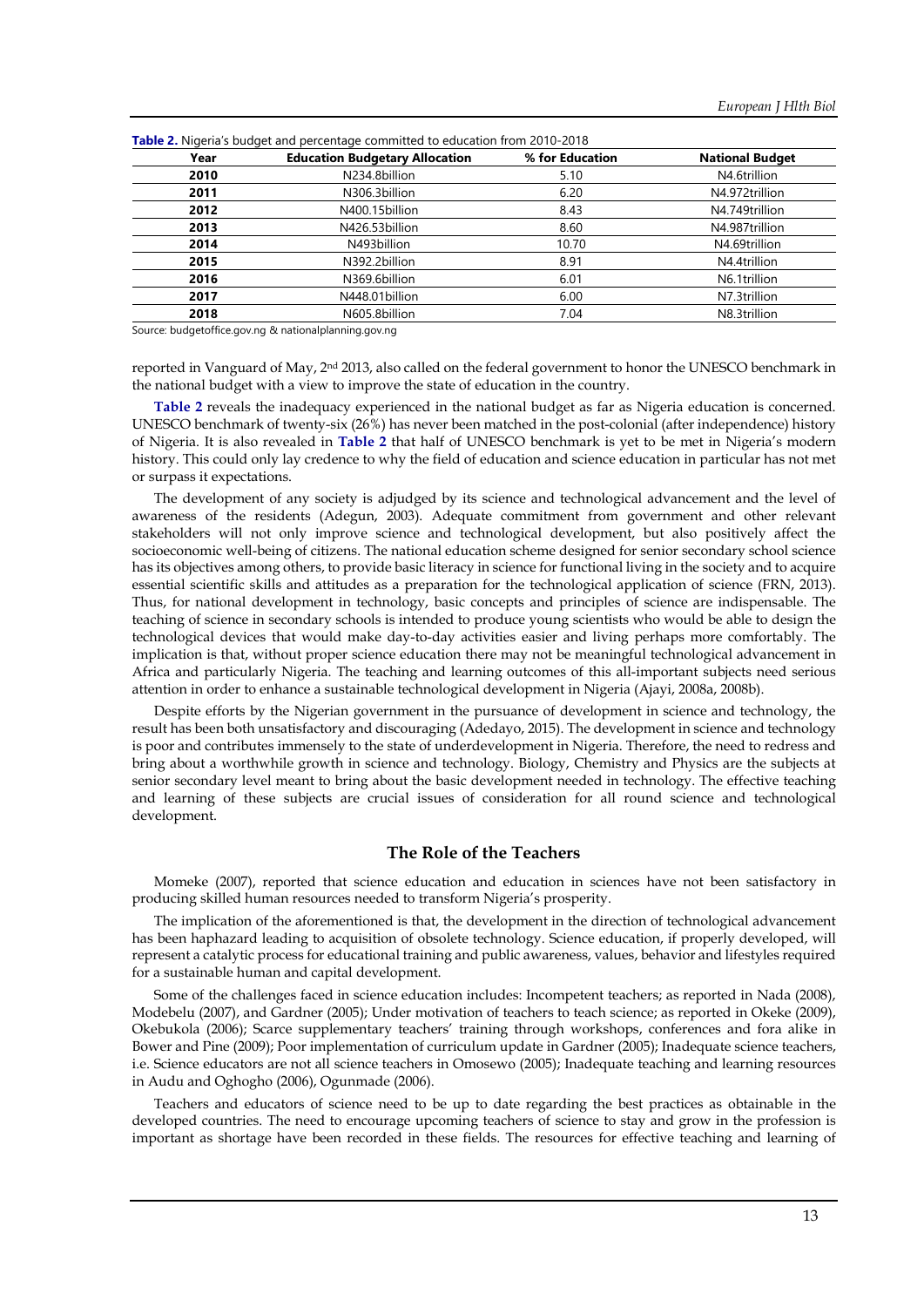science are a necessity to the development of science in Nigeria. Workshops, seminars and conferences are also what teachers of science should avail themselves.

# **The Role of the Students**

Surveys of why senior secondary school students are not interested in studying science revealed that students perceived science to be abstract and a difficult field. Essentially, students find science difficult because they have difficulties in problem solving. In helping students solve science problems, generic problem-solving strategies are often required. However, a deep insight into what students' specifically find difficult while they problem-solve are part of what science educators must see as a challenge. Educators of science would only be able to offer students with generic assistance if they are adequately equipped for the task at hand (Byun, Ha & Lee, 2008)

Several challenges arise from learning of science in Nigeria. Students are faced with challenges which includes but not limited to; teachers incompetence in the delivery of the subject matter, outdated laboratories, obsolete textbooks, unavailability of instructional materials, unrealistic methods of teaching, lack of requisite mathematical background for effective calculation and manipulations, attitudinal decay in science as a result of lack of mass and real representation of the subject matter among others (Amadi, 2002; Badmus, Akanmu & Akanbi, 2015; Omosewo, 2009).

Examination bodies like West African Examinations Council (WAEC established in1953), National Teachers Institute (NTI established in 1975), National Board of Educational Measurement (NBEM established in 1992), National Business and Technical Examination Board (NABTEB established in 1992), National Board of Technical Education (NBTE established in 1993) and National Examinations Council (NECO established in 1998) all exist for the soul purpose of assessing and training students for the task ahead in science and technology related carriers. The data generated by these agencies forms the overall performance which enable for checks and balances on areas where improvement are needed and the plausible solutions for the weaknesses. Attention needs be paid by relevant agencies to the environment in which these students learn, economic inequality, individual differences and other factors with a view to give all students a level plane ground upon which fair assessment can be made.

# **CONCLUSION**

Science education is an essential ingredient for the development of any nation and has a significant stake, if fully implemented in accelerating Sustainable Development Goals (SDG) and Continental Education Strategy for Africa (CESA) 2016-2025. Although, the multi-facet nature of the problems confronting science education in Nigeria are surmountable and none peculiar. It is hoped that if the government, teachers, students' and relevant stakeholders perform as expected in their respective duties, sustainable development awaits Africa and specifically Nigeria.

### RECOMMENDATIONS

The following recommendations are made from the study:

- 1. Government and relevant stakeholders should provide necessary infrastructures, laboratories and facilities that will motivate teaching and learning of science.
- 2. Government and relevant stakeholders should motivate science teachers and reward hardworking students with adequate incentives.
- 3. Government agencies and stakeholders should provide monitoring and evaluation in teachers impacting and students learning system to achieve the desired outcome.
- 4. Adequate number of teachers should be trained and recruited to prevent overpopulated class size and laxity.
- 5. Science teachers training and development should be continuous to keep teachers abreast of the global trend.
- 6. The school system should be flexible enough to accommodate the diversity in learners.

### REFERENCES

Adedayo, J. O. (2015). Analysis of factors influencing students' attitudes towards practical aspect of secondary school physics in Ekiti state. *International Journal of Multidisciplinary Research and Development, 2*(7), 417-421.

Adegun, O. A. (2003). *Sociology of education*. Ado-Ekiti: Petoa Educational Publishers.

Ajayi, P. O. (2008). Evaluation of instructional materials for the implementation of senior Secondary school Physics curriculum in Nigeria. *Nigerian Journal of Counseling and Applied Psychology, 4*(1), 100-110.